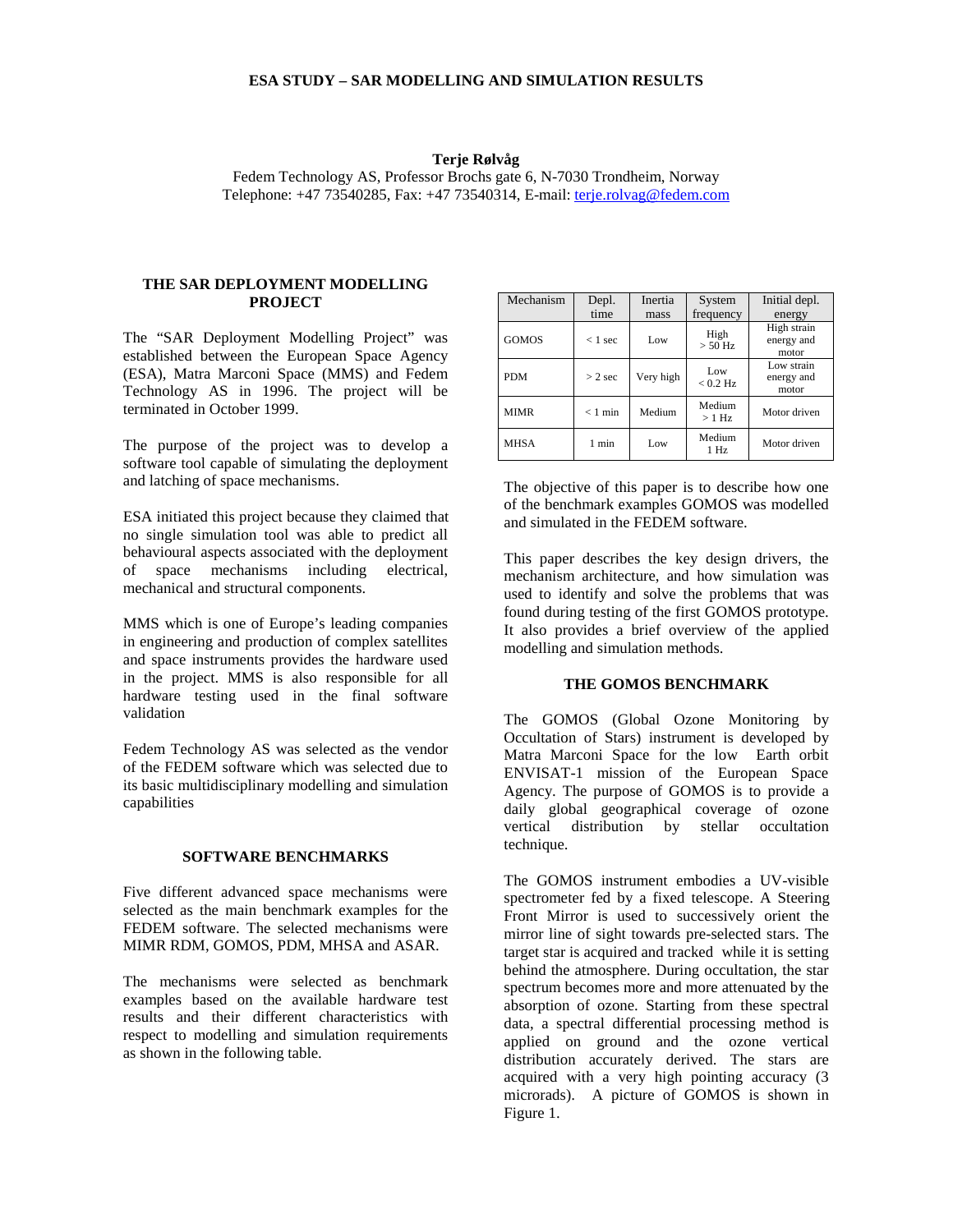

**Figure 1** *The GOMOS mechanism*

A schematic overview of GOMOS is given in Figure 2 and a comprehensive description of the overall GOMOS architecture is given in [Humphries 97]



**Figure 2** *The overall GOMOS architecture*

#### **THE OFF-LOAD DEVICE**

The GOMOS SFM hold down and release system is a multi-element system, and its distributed nature is the single most important factor for complicating the construction and appearance of the SFM. An assembly model of the main structural parts in this subsystem is shown in Figure 4.

The SFM subsystem which enables safe hold down and release comprises a redundant brushed DC motor driving through a reduction gear (1:112) that rotates a cam as shown in Figure 3.



**Figure 3** *The GOMOS SFM offload model*

The cam operates a Bearing Off-Load Device Arm (BOLD-arm), that is pivoted at the housing opposite the cam.

As the cam follower attached to the free end of the BOLD-arm is lifted, the BOLD-arm contacts the outer shafts at its centre, and moves the shafts axially in +Z direction.

After contact with the support towers additional cam lift deflects the BOLD-arm and the Turntable. This provides the required off-load force with spring compliance to compensate for vibration and thermal effects.

The Turntable is translated 1.2 [mm] in the  $+Z$ direction to engage and pre-load the off-load claws at three support towers. This elastic displacement is as mentioned above due to the rotation of the eccentric off-load cam.

The cam profile includes a small detent (over centre characteristics) at the fully locked position that will ensure that the cam will not rotate off during launch operation even if a considerably amount of strain energy is stored in the SFM.

The off-load operation is activated in orbit by driving the cam back from its equilibrium position using the DC motor. When the cam has passed the small detent the stored strain energy will drive the cam and the motor/gear-head assembly 310 degrees back to the initial position.

After the offload release the Turntable is free to rotate and GOMOS can start to track stars and perform ozone measurements.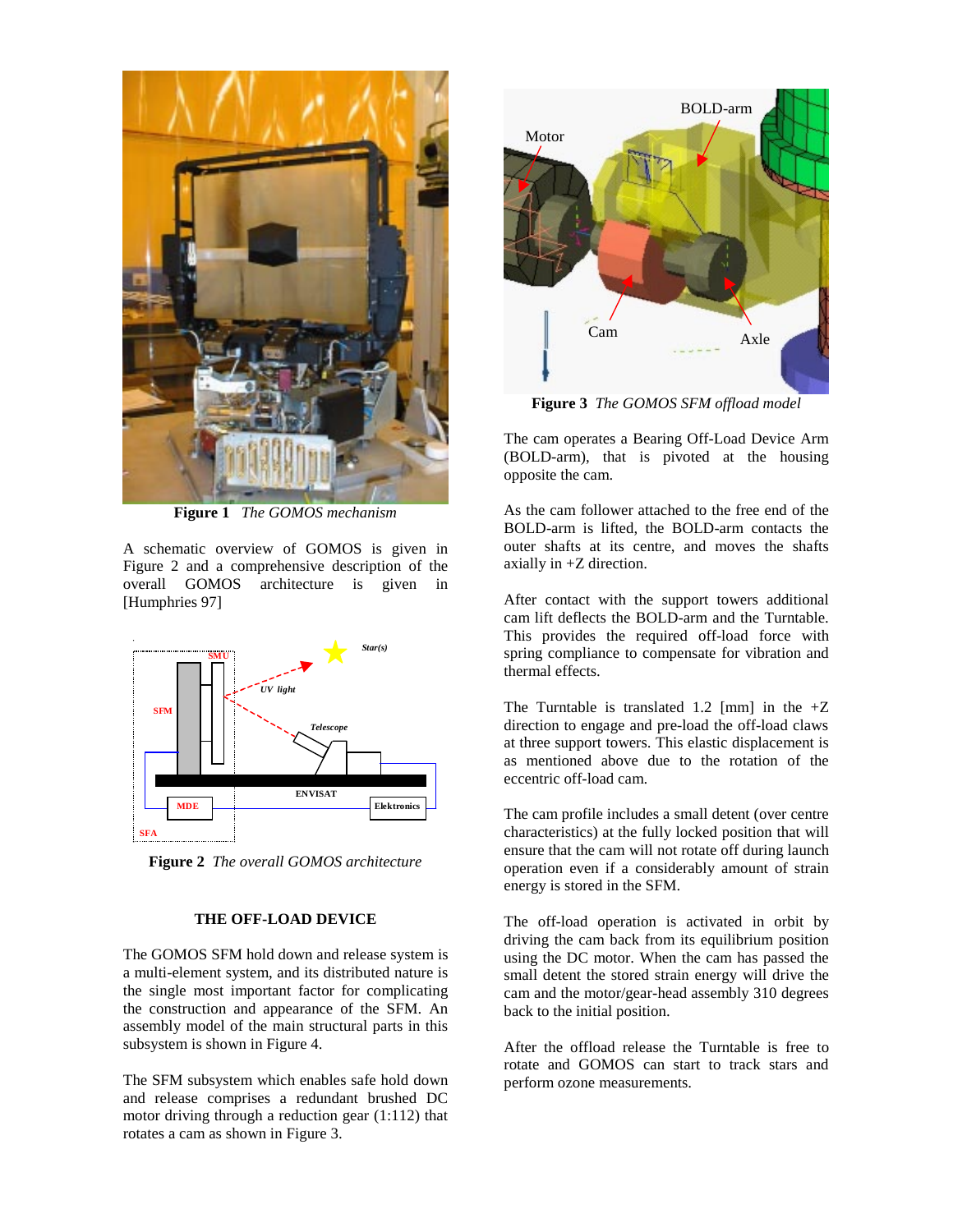# **OFF-LOAD PROBLEMS**

One of many important functional requirements for the SFM is to support GOMOS during launch and under operation without imposing loads which can degrade the optical performance.

The SFM was therefore subjected to a full range of functional tests. These tests included stiffness, performance and microvibration response tests.

No major problems were encountered during the functional testing with the exception of the rapid release of the offload cam. The fully preloaded SFM has stored within it a considerably amount of strain energy. This energy is mainly stored in the elastic deflection of the Turntable and the BOLDarm.

Upon operation of the off-load release motor, the cam rotated beyond its over-centre position, releasing the strain energy within the SFM.

The strain energy release caused a rapid acceleration of the off-load DC motor and the development of an extremely high shock impulse when the motor was hitting the end stops.

The torque generated was sufficient to shear the end stop and cause considerable damage to the motor gear head. The off-load actuator was replaced and a system of parallel resistors were introduced around the motor to increase the eddy current damping from the redundant motor.

The introduction of eddy current damping of the actuator motor considerably slowed the rate of the off-load release and completely eliminated the shock pulse at the end of the off-load release.

#### **WHY SIMULATION**

The damage caused by the off-load test release was an expensive and time consuming experience. However, the damage would have been much more critical if no tests had been performed and the accident had occurred in orbit.

Several questions had to be answered after the accident:

- Which parts had been damaged
- Why did the off-load release fail
- Could the failure have been predicted
- How can future problems be avoided

Experienced engineers at Matra Marconi Space were able to solve the problem by introducing eddy current damping. However, some of the questions were still not addressed

It was not possible to repeat the off-load test in order to measure the damping, peak loads, accelerations and energy distribution in the GOMOS SFM. The only way to solve the remaining questions was to establish a virtual prototype of the SFM and simulate the off-load test.

This was not a straight forward task because all electrical, control and mechanical components had to be included in the virtual SFM model in order to provide reliable simulation results. These requirements caused GOMOS SFM to be one of the selected benchmark examples in the "SAR Deployment Modelling Project".

## **THE FEDEM MODELLING AND SIMULATION CAPABILITIES**

FEDEM is a multidisciplinary simulation system based on a non-linear finite element formulation and control system modelling and simulation.

During the "SAR Deployment Modelling Project" major new enhancements have been developed and implemented in FEDEM to support all specified modelling and simulation requirements.

Some of the new FEDEM features/capabilities are:

- The mechanism links are represented by FE models (superelements) created in preprocessors like I-DEAS, PATRAN etc.
- The superelement mass and stiffness matrices can be reduced using static or component mode synthesis reduction (CMS)
- Each superelement is imported, positioned and used as a link in the FEDEM mechanism assembly
- A co-rotated frame is associated with each link (superelement) and the elastic displacements and stress results are calculated relative to this frame
- Large rotations and displacements of the links are included but the elastic displacements of each link is assumed to be small.
- The links are connected together with various joint types (revolute, ball, cam etc.)
- All joint types are based on master and slave techniques that are very numerical robust
- Lumped masses and inertias can be applied directly on the mechanism model
- Non-linear loads, dampers and springs can be attached between the mechanism links
- The control systems are created in a 2D environment and coupled together with the 3D mechanism model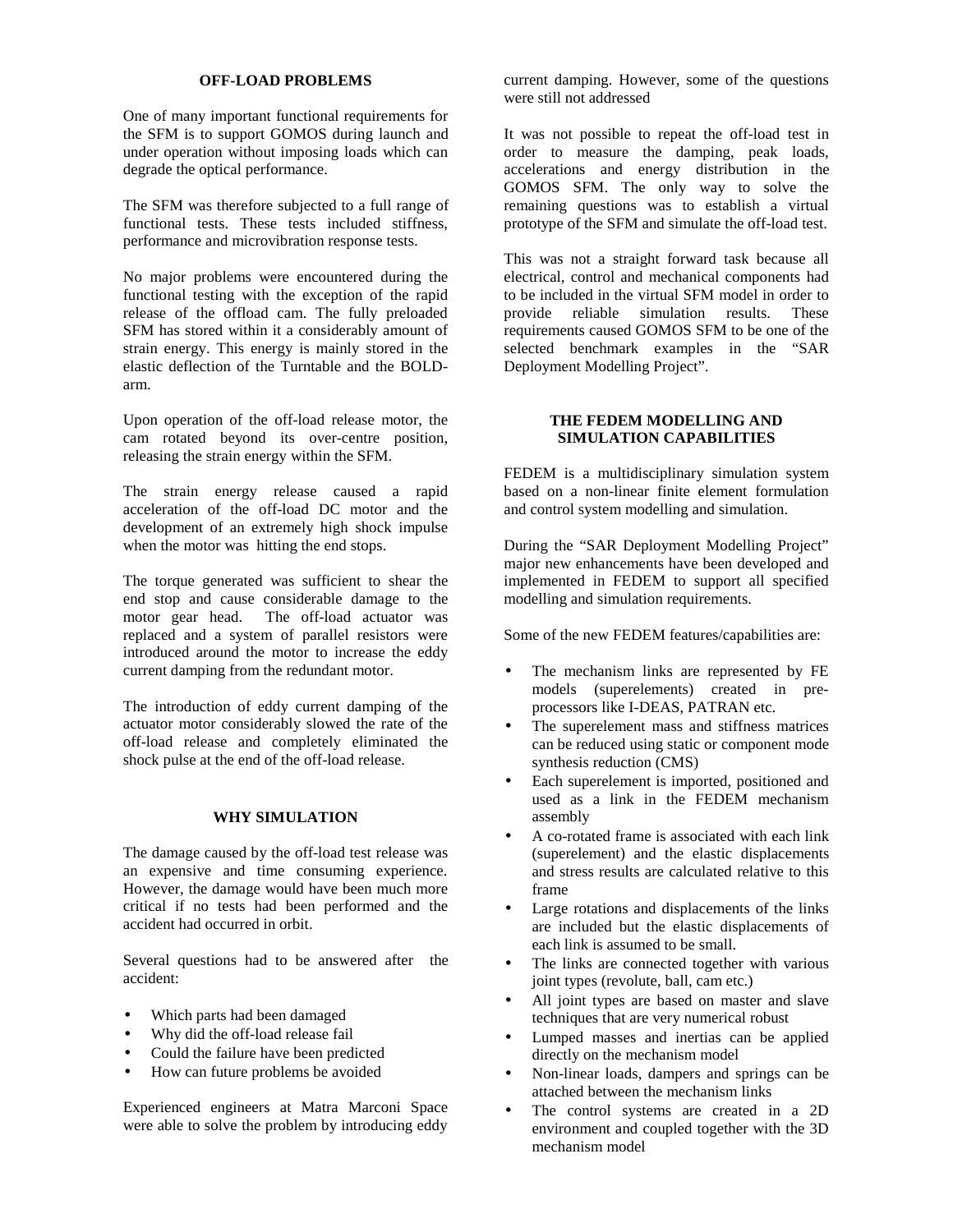- The solvers are based on various numerical methods like Newton-Raphson and Newmark integration schemes
- All structural and control system variables are solved simultaneously
- Simultaneous simulation and visualisation are supported
- The modes can be calculated and animated at specified mechanism configurations
- The stresses can be solved at specified mechanism configurations
- Direct interfaces to I-DEAS, NASTRAN, PATRAN and HYPERMESH.
- The mechanism motion can be animated with superimposed elastic deflections and stress distribution
- All modelling and simulation tasks are controlled by a uniform graphical user interface

With all these integrated capabilities FEDEM supports a multidisciplinary modelling and simulation environment that enables the users to create and test complex satellite systems.

# **THE GOMOS MODELLING PROCESS**

The GOMOS SFM is a very complicated system with hundreds of mechanical and electrical components. However, to create a representative virtual prototype doesn't mean that all components have to be included.

In order to create a representative and computational efficient GOMOS SFM model simplifications had to be made. In order to reduce the model complexity and still maintain reliable simulation results a lot of knowledge had to be transferred from the design and test engineers to the analysts. This was a rather time consuming and error prone process due to both technical and organisational issues like:

- The analysts were not involved in the GOMOS design process and had to learn the mechanical system from scratch
- Engineers from the different disciplines were not co-located (ref. UK, Norway and Holland)
- Lack of compatibility between test and simulation results.
- Busy project leaders (ref. authors)
- Inconsistent terminology between engineers (and hopefully not language !)

The modelling and simulation of the GOMOS SFM involved test, draftsmen, structural and control system engineers from MMS and analysts from FEDEM AS. The most demanding task for the analysts was to understand the overall mechanical

system and hence select what information they needed to complete the model.

# **THE GOMOS SFM MODEL**

During the SFM modelling process a wide range of physical properties had to be estimated.

The structural stiffness and mass distribution of each link was represented by a finite element mesh. The mesh was optimised with respect to dynamic simulations and not detailed stress analysis

Some of the links in the GOMOS SFM were already modelled by MMS and validated in NASTRAN. These FE models were stored as separate bulk data files and referenced by the corresponding links in the FEDEM mechanism model file.

Other links were modelled by FEDEM AS in I-DEAS Master Series based on 2D drawings. These links were meshed and exported as native FEDEM files. These FE models were also referenced by the corresponding links in the same FEDEM mechanism model file. Figure 4 shows an assembly of the GOMOS SFM model.



**Figure 4** *The GOMOS SFM model*

Table 1 shows some key numbers for each link model.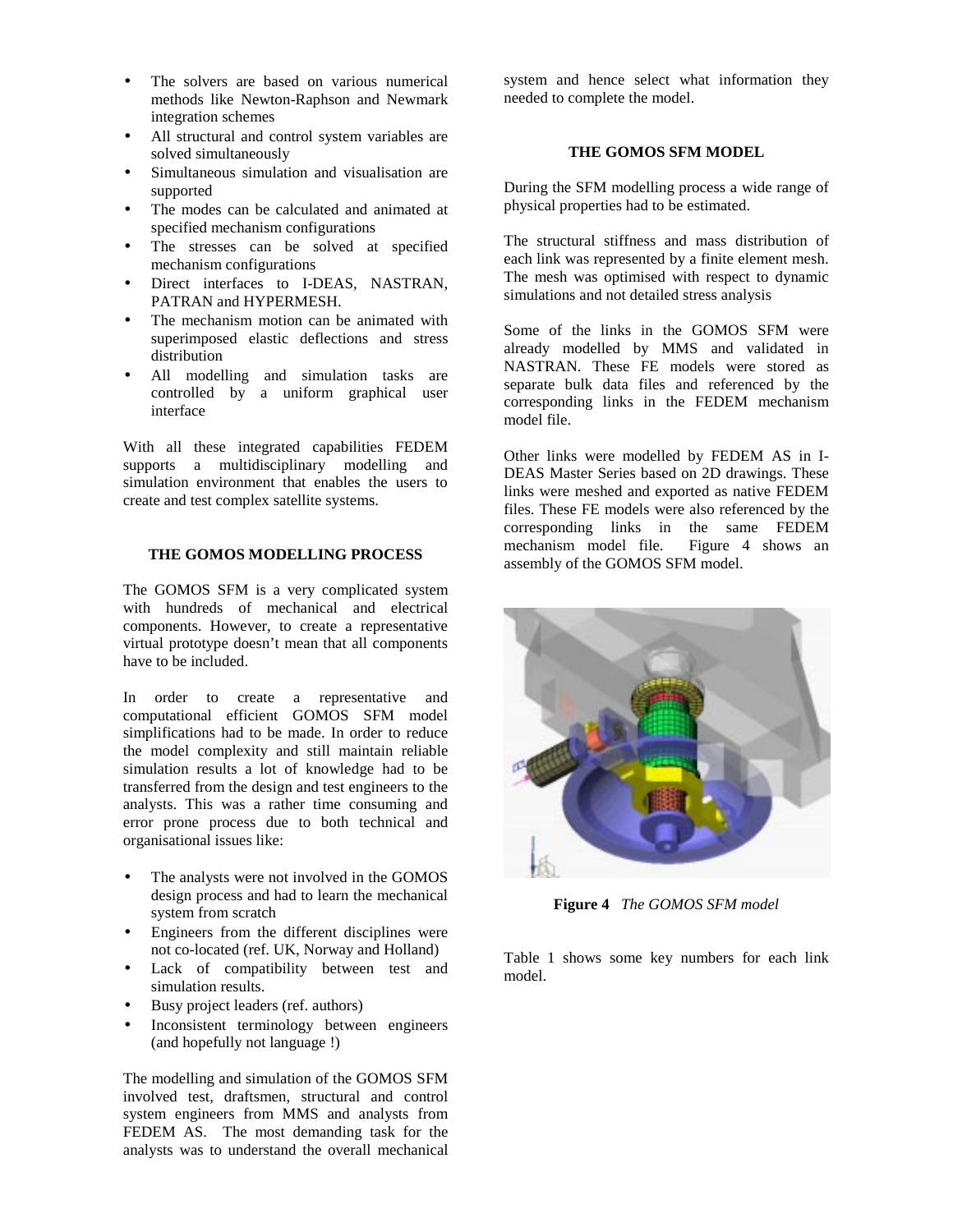| <b>Table 1</b> MDE characteristics |      |            |           |  |  |
|------------------------------------|------|------------|-----------|--|--|
| <b>Link Name</b>                   | Link | # DOFs     | # DOFs    |  |  |
|                                    | ID   | before CMS | after CMS |  |  |
|                                    |      |            |           |  |  |
| <b>Support Housing</b>             |      | 9870       | 66        |  |  |
| CamAxel                            | 2    | 672        | 12        |  |  |
| Cam                                | 3    | 726        | 96        |  |  |
| OutputAxel                         | 4    | 822        | 12        |  |  |
| Gear                               | 5    | 570        | 12        |  |  |
| BOLD-arm                           | 6    | 11256      | 36        |  |  |
| Midshaft                           |      | 4776       | 24        |  |  |
| UpperIndMount                      | 8    | 2538       | 12.       |  |  |
| Harnesshouse                       | 9    | 8844       | 12.       |  |  |
| Flexpivot                          | 10   | 2316       | 12        |  |  |
| <b>TableIntDisc</b>                | 11   | 2892       | 30        |  |  |
| Actuator                           | 12.  | 828        | 12.       |  |  |
| <b>Turntable Assembly</b>          | 13   | 3180       | 48        |  |  |
| Total                              |      | 42290      | 384       |  |  |

Figures 5 to 8 show some of the link models.



**Figure 5** *The mid-shafts / interface disks etc*







**Figure 7** *The BOLD-arm*

All parts were positioned into the mechanism assembly and connected together with rigid, revolute, free and cam joints. The rigid joints were used to introduce a stiff connection between parts and ground with no relative movement. The revolute joints were used in the cam/axle system and in the BOLD-arm pivot points.



**Figure 8** *The Turntable Assembly*

The free joints are generic joints with six degrees of freedom. The joint constraints are introduced by springs and dampers. Non-linear joints were introduced between the Turntable assembly and the shafts to allow a specified 1.2 [mm] free elevation in the +Z direction.

A pre-load of 200 N which is applied via a star diaphragm sub-assembly is implemented as a prestressed free joint.

Free Joints were also used to represent flat joints transferring forces in only Z direction between the BOLD-arm and the mid-shafts.

The flexible cam joint which is used to elevate the BOLD-arm was modelled and meshed in I-DEAS with the exact cam profile. The cam profile was represented by 7 arcs which were defined by the location and orientation of 15 different nodes as shown in Figure 9.



**Figure 9** *The CAM profile*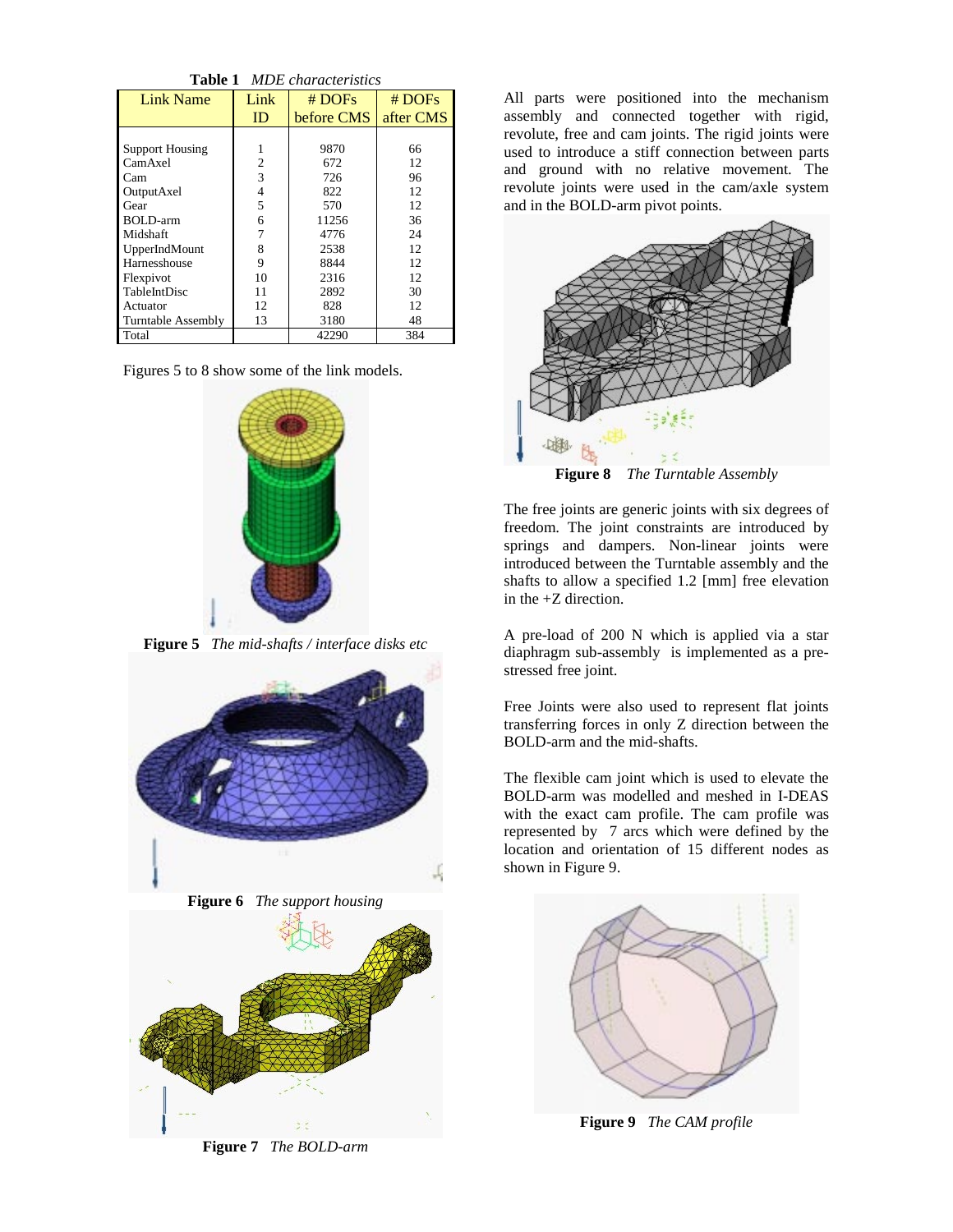The cam includes a small detent (over centre characteristics) at the fully locked position which ensures the cam will not rotate off (releasing the offload) during launch vibration. The cam joint allow separation and will be further refined to include Hertzian stiffness and stresses. Figure 10 shows the follower elevation caused by the cam detent



**Figure 10** *The Follower elevation / cam detent*

The cam is driven 310 degrees via a motor gearhead assembly which employs two DC brushed torque motors in a tandem configuration. The gear unit is represented by a gear joint (ratio 1:112) and an input stiffness of 0.02 [N/rad]. . The gear-head inertias is also modelled according to the specifications.

The characteristics of the DC motors and the Mechanism Drive Electronics (MDE) is modelled using the FEDEM Control module which is fully integrated with the FEDEM mechanism module. A summary of the MDE is given in Table 2.

| <b>Table 2</b> MDE characteristics |  |
|------------------------------------|--|
|------------------------------------|--|

| <b>MDE</b> characteristics                  | <b>Symbol</b> | <b>Value</b>              |
|---------------------------------------------|---------------|---------------------------|
| Input voltage source                        | U             | $± 37$ [V]                |
| <b>Motor Torque Constant</b>                | K             | $0.035$ [Nm/Amp]          |
| Motor electrical resistance                 | R             | $9\Omega$                 |
| Motor Back EMF<br>Coulomb friction          | e             | $0.035$ [V/rad/sec]       |
| (motor bearings/brushes)                    | $\mathbf{c}$  | $0.004$ [Nm]              |
| Gear-head efficiency<br>(on-load / offload) | η             | 0.8/0.4                   |
| Gear ratio                                  | n             | 1:112                     |
| Inertia on high speed side                  | T             | 3.0e-6 [ $\text{kgm}^2$ ] |
| Gear stiffness (input side)                 | k             | $0.02$ [Nm/rad]           |
| Eddy current damping                        | ξ             | 0 (initially)             |

The FEDEM model of the MDE is shown in Figure 11. Each block is selected from the FEDEM Control icon panel and positioned in a 2D control scheme. The block connections are established by drawing lines between the input and output ports of the various blocks.



**Figure 11** *The MDE control system*

The control system has 2 input and 1 output blocks. The input blocks are the applied voltage source (37 Volts) and a velocity measurement which is connected to a sensor on the GOMOS mechanism model. The sensor is applied on the high speed side of the gear-head and passes the joint velocity to the control system (feedback measurement).

The output block is representing the net generated motor torque applied to the gear-head. This output torque is attached to the torque symbol applied to the actuator link on the GOMOS mechanism model as shown in Figure 12.



**Figure 12** *The applied motor torque*

The coupling between the input/output blocks and the 3D symbols are achieved by using a FEDEM item called an "Engine". An Engine can use a control block or a sensor output as an argument to a unit scaling function. The value returned by an Engine can then either be an applied force/torque from the control system or a measured variable from the mechanism model.

These multidisciplinary modelling techniques allowed us to create a complete virtual prototype of the GOMOS SFM.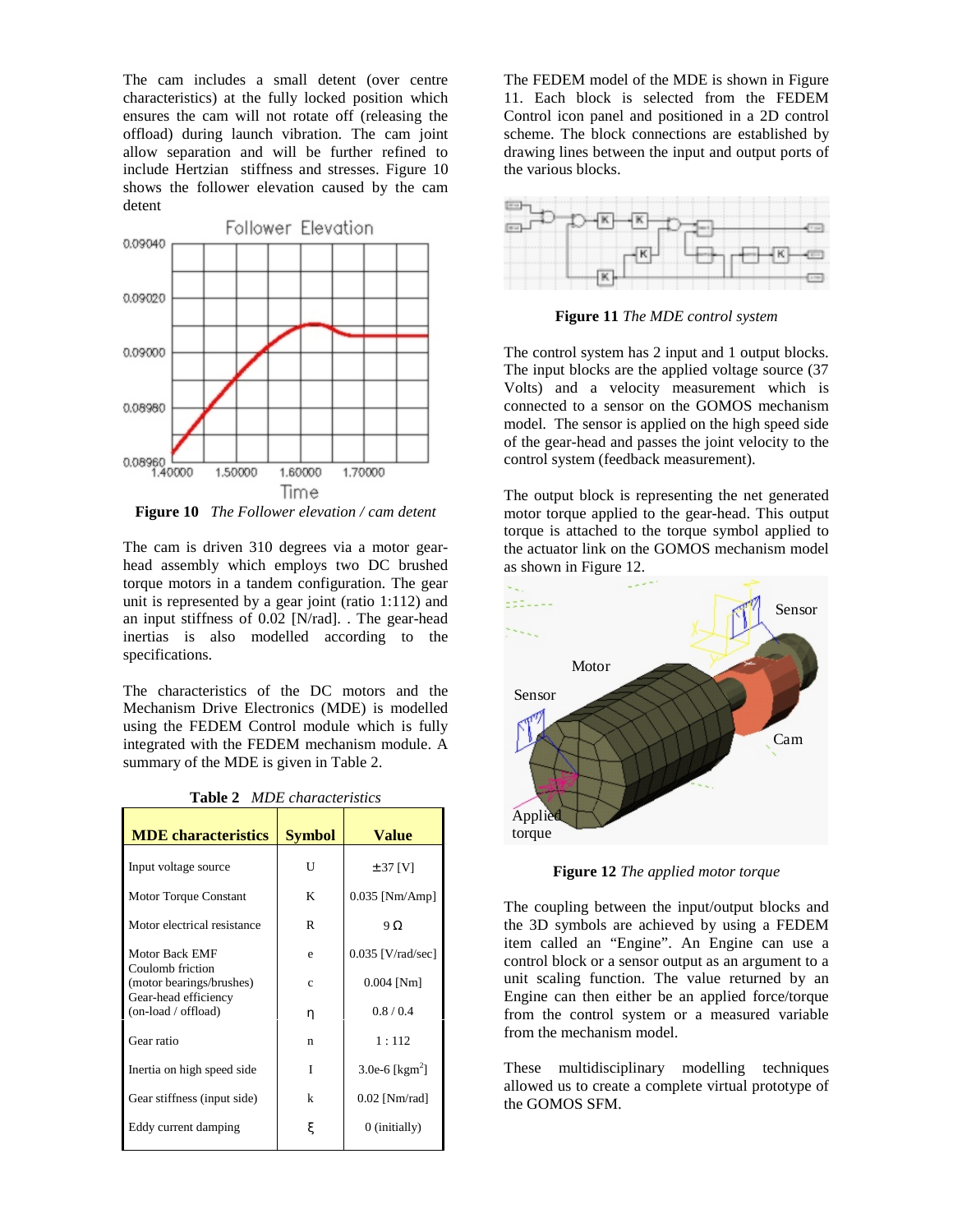The initial FEDEM model was continuously improved to fit the available measurements. The motor and structural damping/friction properties were as expected the most difficult parameters to measure/identify. Some improvements of the finite element models representing the BOLD-arm and the Turntable Assembly had to be made in order to obtain correct stiffness distribution.

#### **SIMULATIONS AND RESULTS**

The simulations were carried out in two steps representing the on-load and offload operations respectively. The on-load simulations were first performed in order to calibrate the GOMOS SFM model against the available measurement. These simulations did not match the physical on-load operation which was carried out manually. Usually the operator applied the strain energy into the SFM by rotating the cam manually.

This does not influence on the amount of final stored strain energy in the SFM. The strain energy does only depend on the overall stiffness of the SFM and the cam elevation in +Z direction which is shown in Figure 13.



**Figure 13** *The Cam elevation*

The on-load simulations did efficiently predict the amount of stored strain energy and reaction forces between the various links in the SFM model. A plot of the stored strain energy in the BOLD-arm and Turntable assembly (dashed line) is shown in Figure 14.



**Figure 14** *The applied strain energy*

The off-load simulations were carried out to identify how much Eddie current damping that had to be applied on the redundant motor to avoid damage to any of the mechanical or electrical components. The initial damping due to back EMF is shown in Figure 15. This damping was not sufficient to avoid damage on the GOMOS SFM. More Eddie current damping was then introduced on the redundant motor



**Figure 15** *The initial back EMF*

We also wanted to investigate some of the measured peak values in the redundant motor back EMF (except for the peak values when the cam hits the end-stops). The simulations showed that the torsional gear box flexibility caused a measured back EMF peak after the voltage source was switched off. This was due to a wind up effect / angular deflection of the gear box that caused a rotational acceleration/velocity of the high speed side of the gear box/axles. The back EMF is proportional to the angular velocity and hence caused a sudden increase in the measured voltage as Figure 15 shows.